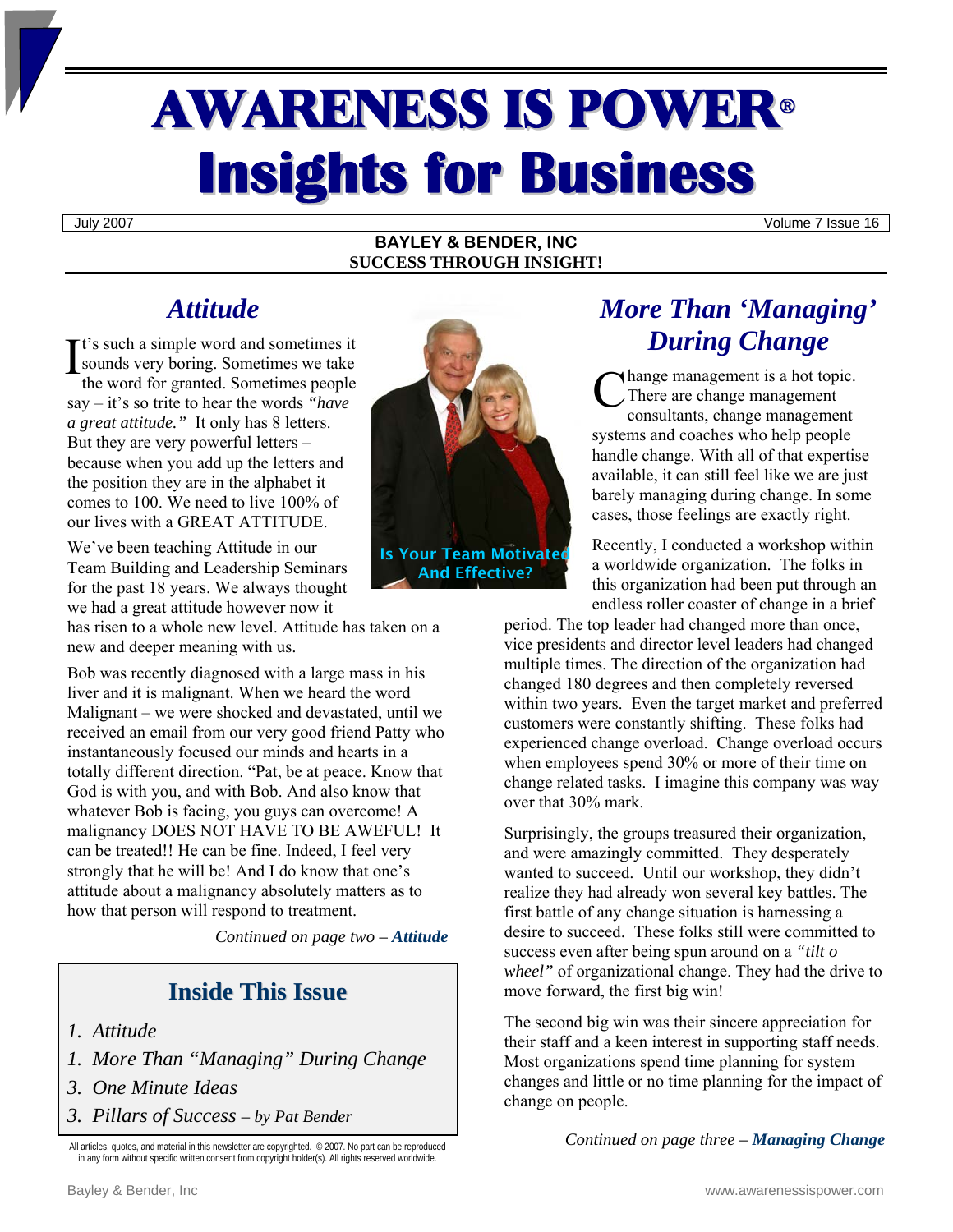## *Continued from page one – Teambuilding*

So, it is absolutely imperative that both of you stay strong and positive! STAY POSITIVE!! You guys can do this. Bob can do this – just find a place in your heart that knows that you can do whatever you have to do to get past this nightmare, and I am confident that you will do just that. Love and many many prayers..." PB

We received another email from our dear friend Brooke and she said "The Devil is malignant – NOT GOD, NOT BOB! Focus on perfect health, perfect angels, strength, health and joy! Slam the door on the devil! Praise God! All our prayers and angels surround you! NOW! Love, Brooke!"

Then we received a  $3<sup>rd</sup>$  email from our dear friend Jen. "Hi – Yes listen to Brooke's message…she is right! She is saying what the Secret says…only attract to you the best, the highest, perfect health! Remember in the Secret the women who completely cured herself from breast cancer in 3 months... just focus on he is fine...there is nothing to find!!! Much love and prayers – Jen"

The minute I found out about Bob's liver – our dear friend Michele said – "Bob is going to be fine.



Bob is fine." Our friend Vi said the same thing. "Bob is fine." Jennifer said the same thing – "I don't have any bad feelings about Bob – he is fine." We have heard this over and over from so many people. People have popped into our lives we have just met for the first time delivering this message to us.

We could not get through what we are going through now without our friends who are guiding us and keeping us on the path of a positive attitude. **Attitude** is truly believing that everything is going to be all right. Our subconscious doesn't know the difference between what is real and what is imagined. Our minds are so powerful, they can heal our bodies, and they can help us have, be and do whatever we want in life.

When Bob and I met with his oncologist on June  $6<sup>th</sup>$ , he asked Bob "how do you feel?" and Bob said Terrific. He said "if you didn't know I was an oncologist – would you be wondering why you are here?" And Bob said yes.

He asked Bob – "what do you know?" and "Bob said I have 2 tumors that have come from different places in my body and I am going to be treated with chemo and then I will be healed. I have a good attitude and I know this chemo is going to work for me." He told Bob he had three different chemo options and Bob didn't have to make up his mind right now.

*Continued on next column –* 

He had a week to think about which option he would like to choose.

I asked the Doctor "what option would he take?" and he said – "I am different. I am 40 years younger than Bob and I have a 21 month old Baby". I said "Bob acts 40 years younger, and he has me?" The doctor said "I would choose option two. I would take the heavy duty chemo and take a risk".

Bob's doctor started to talk about the side effects of each of the options. I told Bob's doctor we don't want to know about the side effects. We don't want to focus on that. We are in the people development business. We teach the Universal Laws to our clients and we live our lives by the Universal Laws. And one Universal Law is the law of Expectation. Whatever you expect with confidence will become a reality. So if we expect Bob to have these side effects – he will and we don't want to bring that into reality for Bob. He isn't going to have any side effects. Bob's doctor said, "You are absolutely right!"

When Bob and I were driving home he said – "I just don't know what to do" – I said – you don't have to worry about it right now. We have several people who will help us – don't think about it right now. One week later Bob announced he was going to do Option two – the most aggressive treatment.

Synchronicity has been happening for us. People are calling and sending emails – saying just the right things when we need to hear them the most.

Bob's Doctor – Dr. William Welches called from the Cleveland Clinic four days before Bob was going to begin his chemo. I had been trying to reach him since we found out about Bob's liver. We played telephone tag – and Thursday was the day we were meant to receive the word from Dr. Welches. I told him everything that was happening and he said you are intuitively doing everything right. He said "you are asking the right questions and your intuition is taking over." We told Dr. Welches that Bob is playing golf every week and he said that is great.

*Continued on page four – Attitude* 

## **Bayley & Bender**

*"We help organizations around the world increase their Growth, Profitability and Productivity by helping them Hire, Develop and Retain Top Performing Sales Talent. We also provide Leadership Development and Team Building to drive Organization Effectiveness."*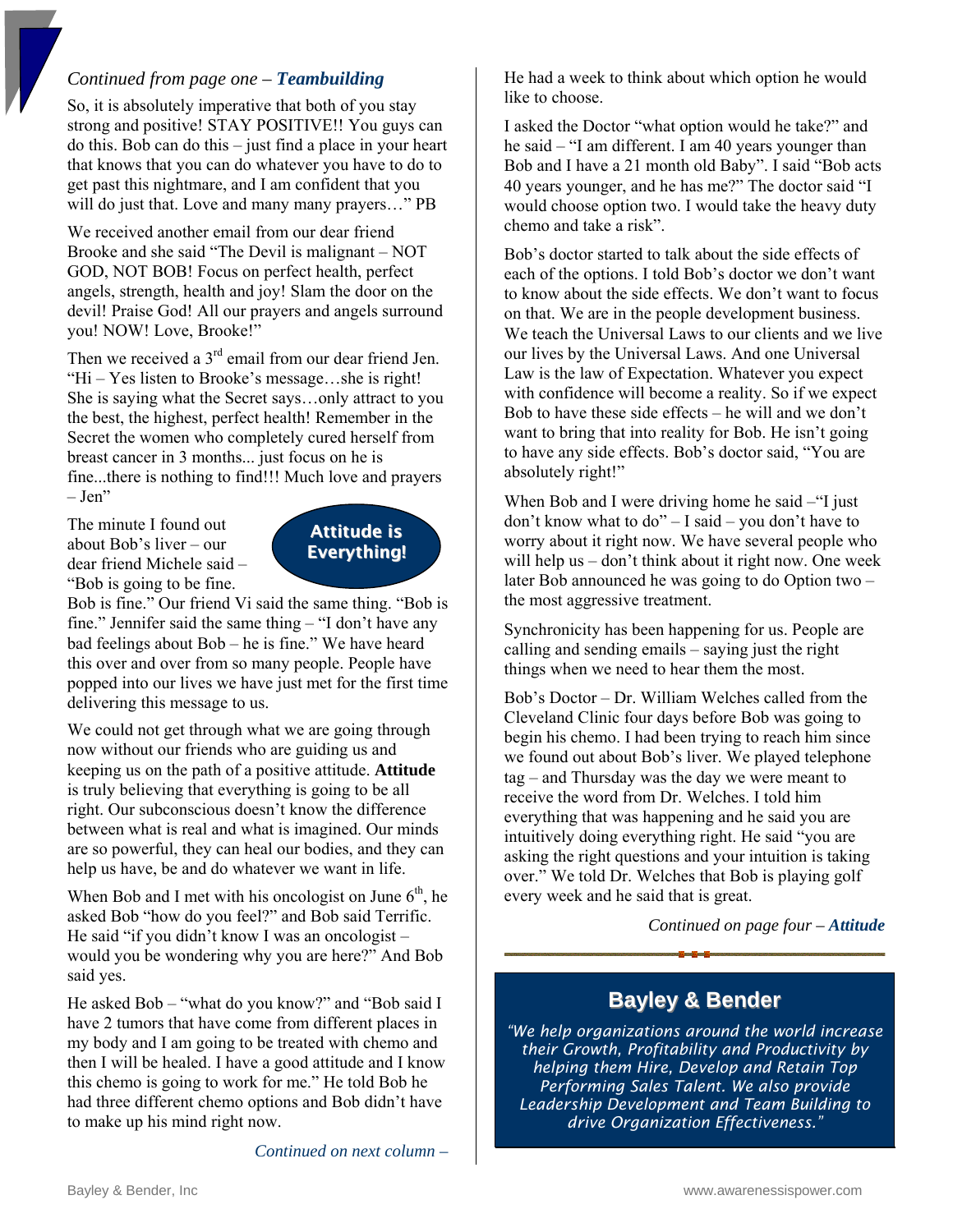#### *Continued from page one – Managing Change*

These mid-level managers did not have the authority to stop the roller coaster, but they had a sincere desire to minimize any unnecessary damage. They had a vital quality for leaders in change, a genuine concern for people.

The third victory was their realistic yet hopeful attitude. There was no pretending that the environment was easy. They had a no-nonsense understanding of their pain and the pain of their staff. At the same time, they had a driving optimism and were confident that perseverance would bring

success. An important attitude in change success is *"realistic optimism."* Having a realistic but hopeful view during change is a potent yet practical motivator. These folks were already there.



**ILLARS** Tuccess

Finally, they had adopted a powerful change leadership attitude. These managers

understood the power of their influence. Instead of whining about what *"the leadership"* should do, they pumped me for information on how they could lead their staff through the mess. They were true change leaders. Change leaders create positive influence at all levels in the organization.

This group had achieved key victories even before I reached them. It *felt*  like they were just *"managing."* In reality, they were a long way toward success. I tried my best to bring some first aid to these embattled change warriors. During our time together they learned additional skills for the final push forward. Equally important, we celebrated their success in *"managing"* the turmoil of the last years.

Change is not easy. Dramatic and repeated changes are especially challenging. When you think that you are barely managing, take stock. You may be doing much better than you realize. Are you committed to success and moving forward? Are you caring for your team and minimizing their disruption as much as possible? Are you being a positive leader from your position in the company? Do you have realistic optimism about the future? If so, pat yourself on the back! You are doing much more than just managing. You are well on your way to succeeding. Keep going and add more skills to assure the win. Finally, celebrate every success! It will help you and your team feel better and creates energy to drive forward to change victory.

Barbara A. Kay, Co-author – *The Top Performer's Guide to Change.*

*Pillars of Success.* Don't miss this book! It's a Great Gift for your team, family, friends, or co-workers. Call Janine to order – 301- 439-8317 or click on the image for more information!

### **PILLARS OF SUCCESS**

It's no secret that success is something everyone wants. The process can be a mystery and *Pillars Of Success* is a book all about revealing success secrets of several of the most prosperous people in business today.

Contributing author Pat Bender has an **Awareness Is Power**® process. "The more aware you are," she says, "the more aware you'll become."

You will learn what Pat says are three important things leaders and successful people have in common.

CLICK ON THE IMAGE FOR MORE DETAILS AND TO GET YOUR COPY TODAY!!



## **Global Incident Map**

This free public service web site was created to give the public law enforcement, military, government, and individuals a new way to visualize and become instantly aware of terrorism and security incidents around the world.

It was created by the publisher of www.TerroristWarning.com with inspiration garnered from RSOE Havaria Information Service, the federal map systems used by FEMA, and other types of incident maps.

GlobalIncidentMap.com and its publishers do NOT receive any funding from any foreign or domestic government entities, nor any special interest, religious or political groups.

Check it out at: <www.GlobalIncidentMap.com>



Don't miss next month's issue. **Subscribe now!** 

## **AWARENESS IS POWER®** *Insights for Business*

2024 Powder Mill Rd Silver Spring, MD 20903 Tel: 301-439-8317

E-mail: [aip@awarenessispower.com](mailto: aip@awarenessispower.com) 

Visit Our Web Site at: <www.awarenessispower.com>

12 Issues For Only \$97